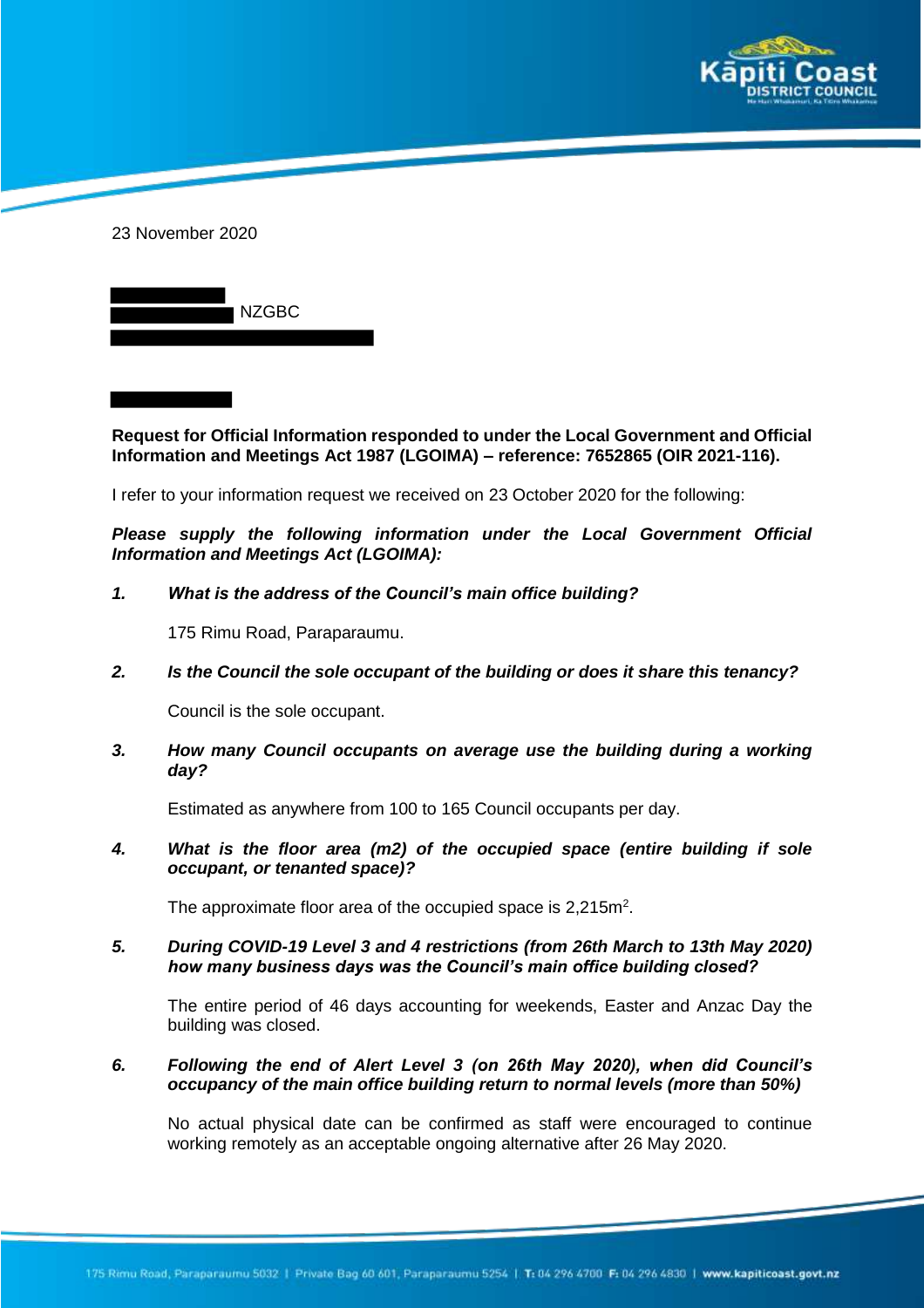### *7. Does the Council' main office building or tenancy currently hold a formal NABERSNZ rating and/or Green Star Performance certification?*

Our understanding is that the Civic building did hold a formal NABERSNZ rating when it was first opened in 2013. We understand that this was renewed through several subsequent rating cycles. However the staff that oversaw that relationship and process have long since left the Council. It is not clear what the current status of that rating is.

Our Sustainability and Resilience Adviser, Terry Creighton, sent an email to the NZGBC earlier this year to enquire about the status of that rating but has received no response. He has not had the time, as yet, to follow that up.

## *8. During the next 12 months does the Council intend to assess and certify the sustainability performance of its main office building or tenancy using the NABERSNZ and/or Green Star Performance certification too?*

Council is open to discussing the current status of our NABERSNZ rating with the NZGBC. If it needs to be renewed, we are open to that. If you could provide a contact email address, we will follow that up with the appropriate person at NZGBC.

## *9. How much grid supplied electricity (kWh) did your main Council Office building/tenancy consume in the previous financial year (from 1st July 2019 to 30th June 2020)?*

We do not yet have audited electricity consumption data for the 2019/20 financial year. However, the unaudited data reports that our electricity consumption for the 2019/20 year was 272,000 kWh. This was significantly below the previous year's consumption of around 312,000 kWh - chiefly attributable to the impact of Covid-19, with the building being closed for the last part of March and all of April and May.

# *10. How much gas (kWh or MJ) if any, did your main Council Office building/ tenancy consume in the previous financial year (from 1st July 2019 to 30th June 2020)?*

We do not have any gas supply to our main Civic building.

## *11. How much Diesel (litres) for non-backup purposes if any, did your main Council Office building/tenancy consume in the previous financial year (from 1st July 2019 to 30th June 2020)?*

There is no backup generator for the main Council Office building.

### *12. How much Coal (Kg) if any, did your main Council Office building/tenancy consume in the previous financial year (from 1st July 2019 to 30th June 2020)?*

None.

# *13. Is there any renewable energy produced onsite servicing the main Council Office building/ tenancy? If so, how much energy has been provided by the renewable energy?*

No there isn't any renewable energy produced on site.